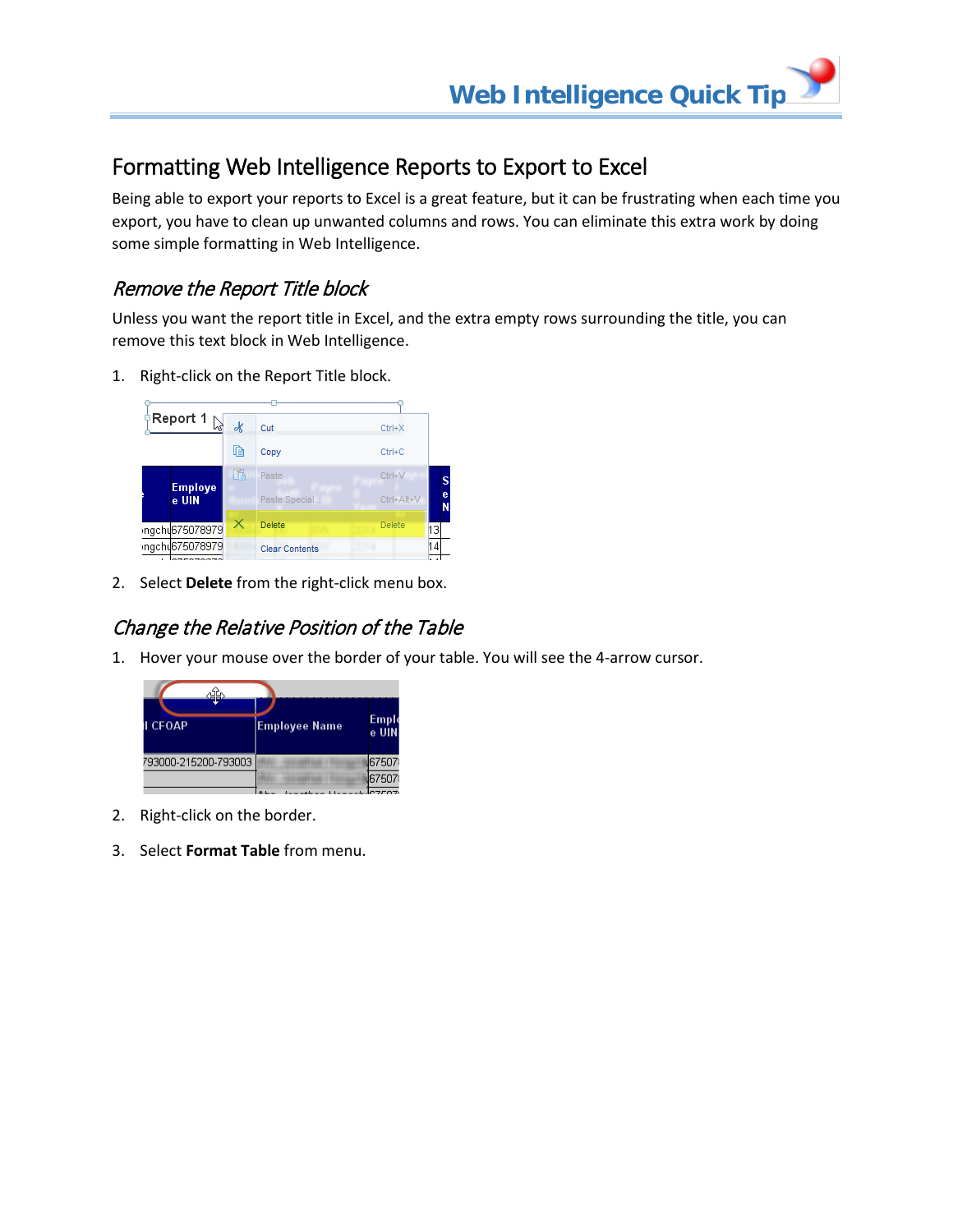

- 4. Select **Layout**.
- 5. Under Relative Position, change both the Horizontal Position and the Vertical Position to **0"**.

| <b>Format Table</b>                       |                                                                                                       |                             | $2 \times$ |
|-------------------------------------------|-------------------------------------------------------------------------------------------------------|-----------------------------|------------|
| General<br>Border<br>Appearance<br>Layout | Horizontal<br>Start on a new page<br>Avoid page break                                                 |                             |            |
|                                           | <b>Vertical</b>                                                                                       |                             |            |
|                                           | Start on a new page                                                                                   | Repeat header on every page |            |
|                                           | Repeat on every page                                                                                  | Repeat footer on every page |            |
|                                           | Avoid page break                                                                                      |                             |            |
|                                           | <b>Relative Position</b><br>Horizontal:<br>슾<br>0.07"<br>from the<br>Left of Report<br>▼<br>Vertical: |                             |            |
|                                           | ÷<br>1.52 <sup>m</sup><br>from the<br><b>Top of Report</b><br>▼                                       |                             |            |
|                                           |                                                                                                       | OK<br>Cancel<br>Apply       |            |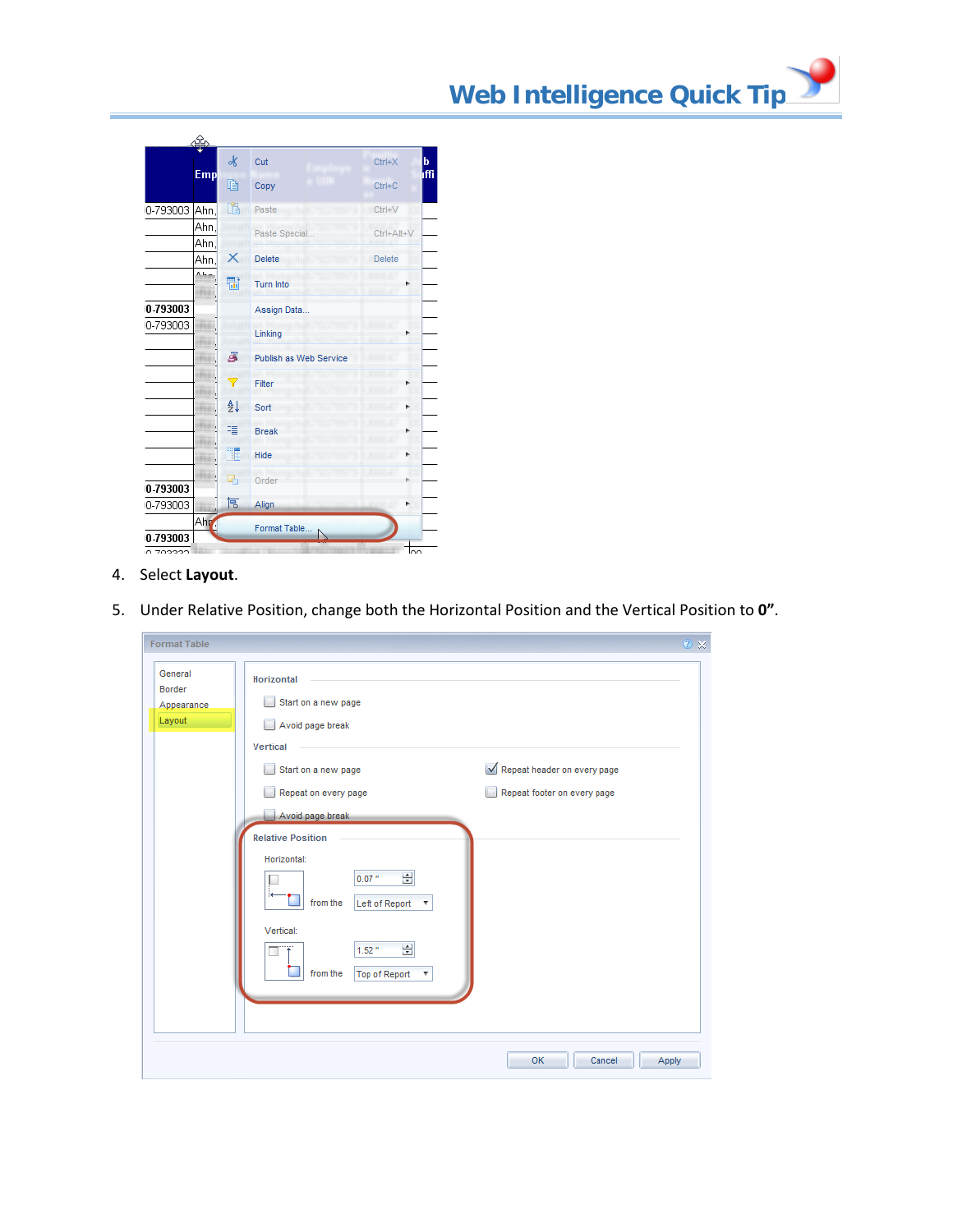**Web Intelligence Quick Tip**



6. Click **OK**.

## Save your Report to Excel

- 1. Click the **Save** menu button.
- 2. Select **Save as**.



- 3. Change the **Files of Type** drop-down to **Excel 2007**.
- 4. Change the file name and location as desired.